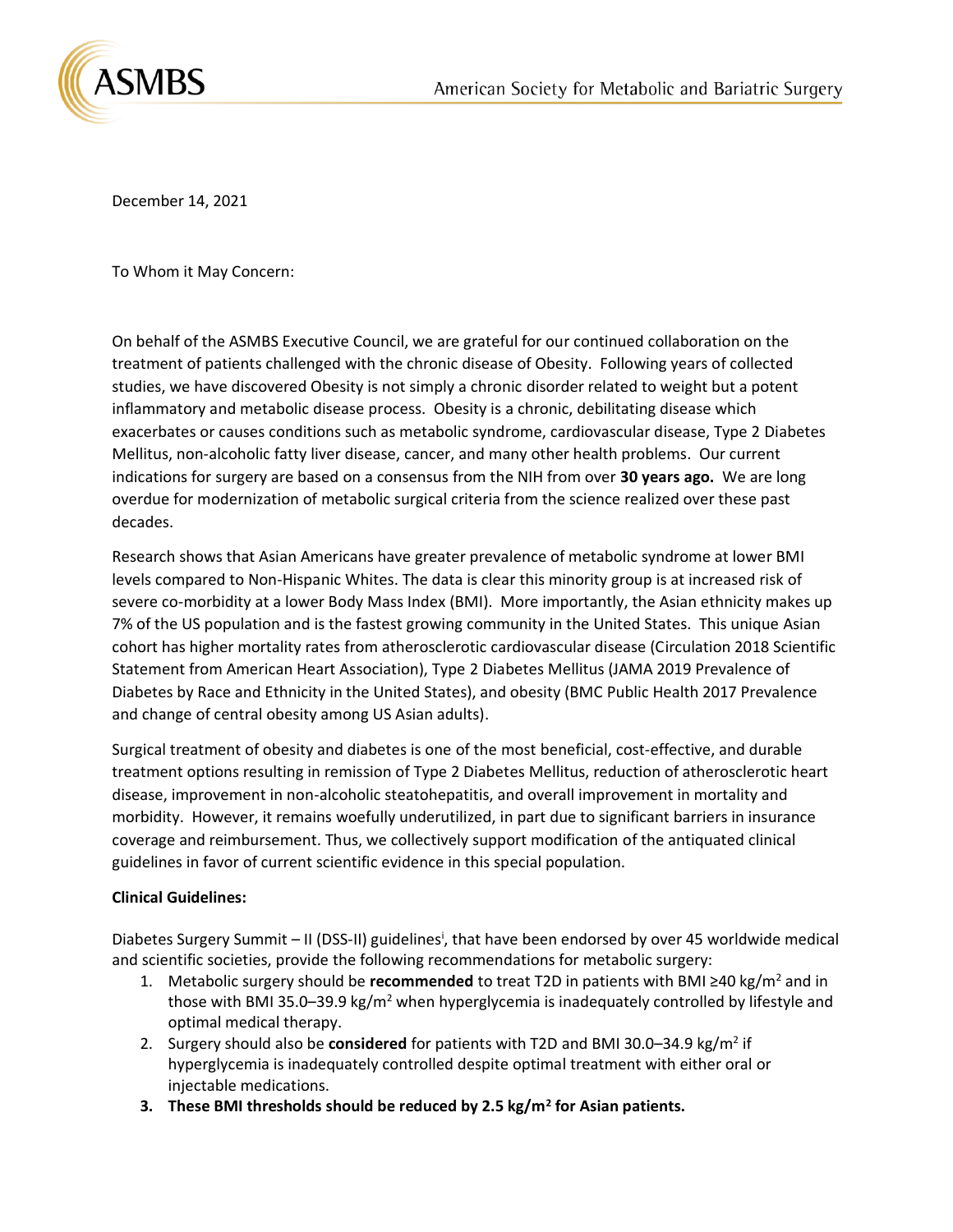

The American Diabetes Association has also endorsed these guidelines in their Standards of Medical Care in Diabetes documents.<sup>ii</sup>

Currently, health insurance policies on bariatric/metabolic surgery by Centers for Medicare and Medicaid Services (CMS) and many private insurers (such as United Healthcare, Cigna, Anthem, Aetna) **are not in sync with the clinical guidelines related to lower BMI thresholds for patients with Asian**  heritage. Only a handful of insurers (such as Blue Cross Blue Shield of Vermont<sup>iii</sup>) have policies with specific criteria for those of Asian ancestry.

One of the most heartbreaking lessons learned from the Covid-19 pandemic, is patients encumbered with obesity and diabetes are more likely to suffer from serious consequences of Covid-19 compared to those without these comorbidities. We also know that the Covid-19 pandemic has had a disproportionately high impact on Asian Americans compared to Whites. Asians are twice as likely to test positive for Covid-19 than Whites, 60% more likely to be hospitalized, and 50% more likely to die.<sup>iv</sup>

We are dealing with a double pandemic – Covid-19 and chronic conditions like obesity-diabetes that gets exacerbated among Asians. As we look forward to getting out of the current Covid-19 pandemic, we recognize we can be better prepared for the future by improving access to bariatric/metabolic surgery. One element of that preparation includes focusing on effectively addressing health equality and access barriers to treatments for obesity and diabetes.

**We call upon health insurance companies to revise their medical policies to appropriately reflect current, data-based clinical guidelines for bariatric/metabolic surgery. Specifically, we ask for BMI based bariatric surgery eligibility requirements to be lowered by 2.5 points for patients with Asian Heritage. The ASMBS would be pleased to assist you in correcting this long, overlooked area of discrimination against this ethnic group.** 

Sincerely,

**Shanu N. Kothari, MD** President, American Society for Metabolic and Bariatric Surgery